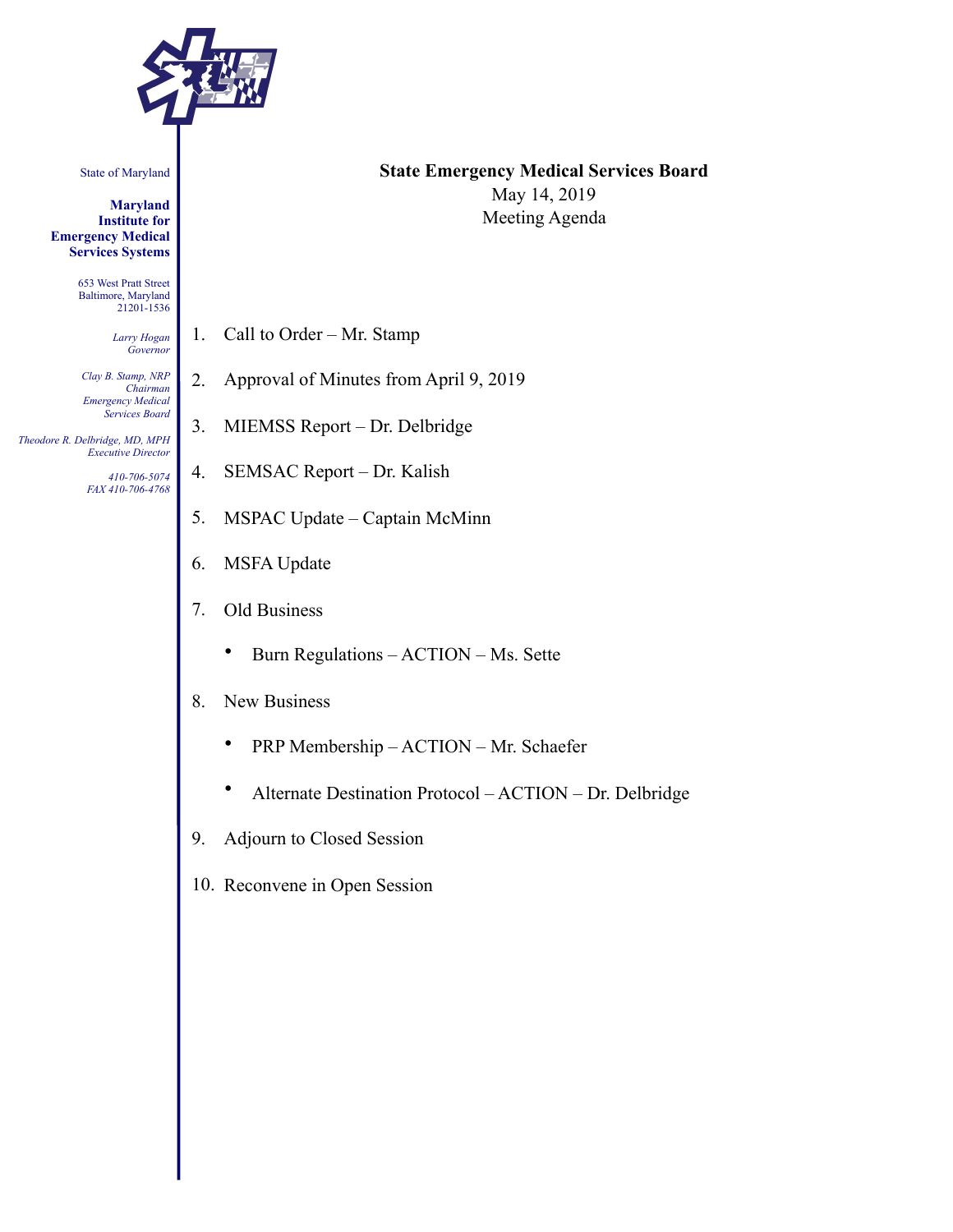

State of Maryland

**Maryland Institute for Emergency Medical Services Systems** 

> 653 West Pratt Street Baltimore, Maryland 21201-1536

> > *Larry Hogan Governor*

*Clay B. Stamp, NRP Chairman Emergency Medical Services Board* 

 *Theodore R. Delbridge, MD, MPH Executive Director*

> *410-706-5074 FAX 410-706-4768*

## **State Emergency Services Board May 14, 2019**

#### **Minutes**

**Board Members Present:** Clay Stamp, Chairperson; Sherry Adams, Vice Chairperson; Murray Kalish, MD; Stephen Cox; William J. Frohna, M.D.; Dany Westerband, MD (phone); James Scheulen, NRP; Mary Alice Vanhoy, RN. Sally Showalter, RN (phone)

**Board Members Absent:** Dean E. Albert Reece, M.D.

## **Others Present:**

**MSPAC:** Major Tagliaferri; Capt. McMinn; Lance Wood

**MIEMSS**: Dr. Delbridge; Ms. Gainer; Ms. Abramson; Ms. Aycock; Dr. Bailey; Mr. Brown; Mr. Fiackos; Dr. Floccare; Ms. Myers; Mr. Schaefer; Ms. Goff

**OAG:** Mr. Magee; Ms. Sette

**RACSTC:** Dr. Snedeker

Chairman Stamp called the meeting to order at 9:05 am. He thanked the MIEMSS staff, EMS Board members and stakeholders for their service.

**ACTION: Upon the motion by Dr. Kalish, seconded by Ms. Vanhoy, the Board voted unanimously to approve the minutes of the EMS Board meetings held on April 9, 2019.** 

## **MIEMSS Report**

Dr. Delbridge said that MIEMSS held its State Employee Service Awards last week and said that John Barto and Leandrea Gilliam were recognized for their State service of 40 years and 30 years, respectively.

Dr. Delbridge gave an update on Data sharing, the Communications upgrade project, the end of testing for the Cardiac Rescue Technician. Dr. Delbridge also discussed the Advanced EMT, the current use of Hospital Alerts, the Triage, Treatment & Transport (ET3) the CMS 5 year program to expand EMS reimbursement and the 2020 EMS Plan.

Chesapeake Regional Information System for our Partners (CRISP) Dr. Delbridge said that fourteen (14) jurisdictions are currently sending EMS data into CRISP: Washington, Frederick, Carroll, Montgomery, Charles, St. Mary's, Queen Anne's,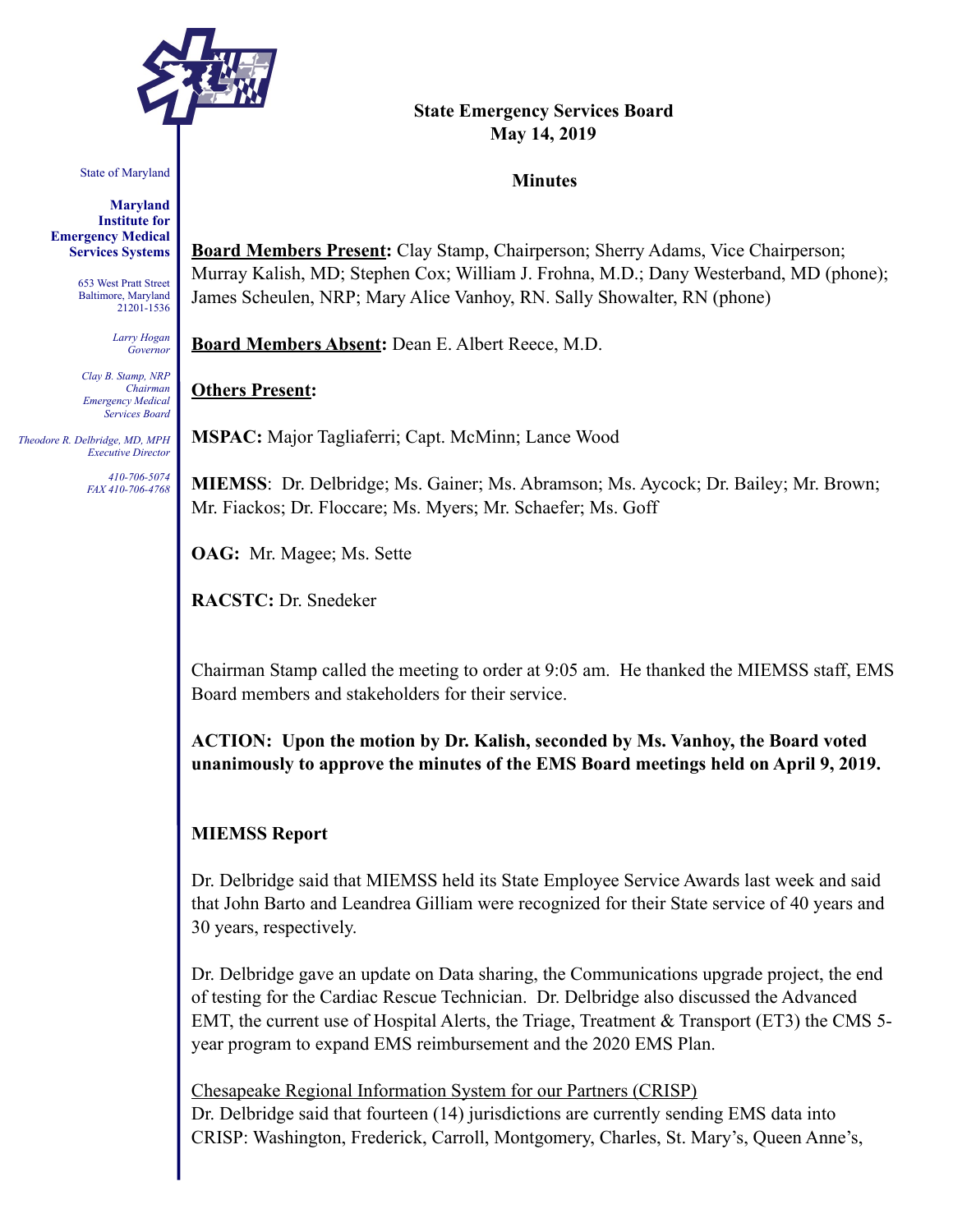Talbot, Dorchester, Wicomico, Worcester, Somerset counties, Baltimore City, and Annapolis. Ten (10) jurisdictions are currently reviewing the CRISP participation agreement: Garrett, Allegany, Calvert, Prince George's, Anne Arundel, Howard, Baltimore, Harford, Kent and Caroline counties.

## Communications Upgrade Project

Dr. Delbridge said that the ongoing Communications Upgrade Project that will replace outdated technology is a complex undertaking because there is no "off-the-shelf" solution. MIEMSS is working closely with the contractor (Overland Contracting, Inc.) in weekly calls with the MIEMSS Communications Team. The Detailed Design Review is underway.

## EMS Clinicians

Dr. Delbridge reminded the Board that after December 31, 2019, National Registry will no longer test Intermediate-level candidates, which is required for CRT licensure in Maryland. After that date, Maryland will no longer be able to license new CRTs, and the number of CRTs in Maryland will eventually diminish as current CRTs retire or leave the EMS system. Dr. Delbridge explained that the CRTs play an important role in Maryland as they bridge the gap between EMT and Paramedics. He said that at present, some jurisdictions enhance the role of EMTs with additional training that permits EMTs in those jurisdictions to perform certain additional skills, e.g., 12 Lead EKG - 10 jurisdictions; starting IVs - 14 jurisdictions; and pelvic binder - 19 jurisdictions.

Dr. Delbridge said that we need to consider whether adopting an additional level of EMS practitioner would be useful in Maryland. The Advanced Emergency Medical Technician (AEMT) provides basic and limited advanced emergency medical care and could bridge the gap between EMT and Paramedic. He said that adding the AEMT clinician level in Maryland would be a significant undertaking. Chairman Stamp said it will be important to gather stakeholder input on whether to pursue AEMT in Maryland.

## Hospital Alerts (CHATS)

Dr. Delbridge said there had been discussion at SEMSAC regarding EMS clinician use of CHATS and the inconsistent application of Yellow Alerts by hospitals. He said that it appears that the alert status of "re-route" provides more helpful information to EMS than other alert statuses. Chairman Stamp recommended additional conversations be held regarding the usability of CHATS and asked Dr. Delbridge to update the Board at a later date.

#### EMS Plan

As discussed at the last meeting, Dr. Delbridge said the approximate timeline for creating the Maryland EMS Plan 2020 is as follows:

- Form the EMS Plan Steering Committee -TBD
- MIEMSS Staff draft a framework for the plan
	- o 2 months
- SEMSAC and other committees identify topic–area participants
	- o 2 months
- EMS Plan Participants work with MIEMSS staff update draft
	- o 3 months
- Report to Steering Committee & SEMSAC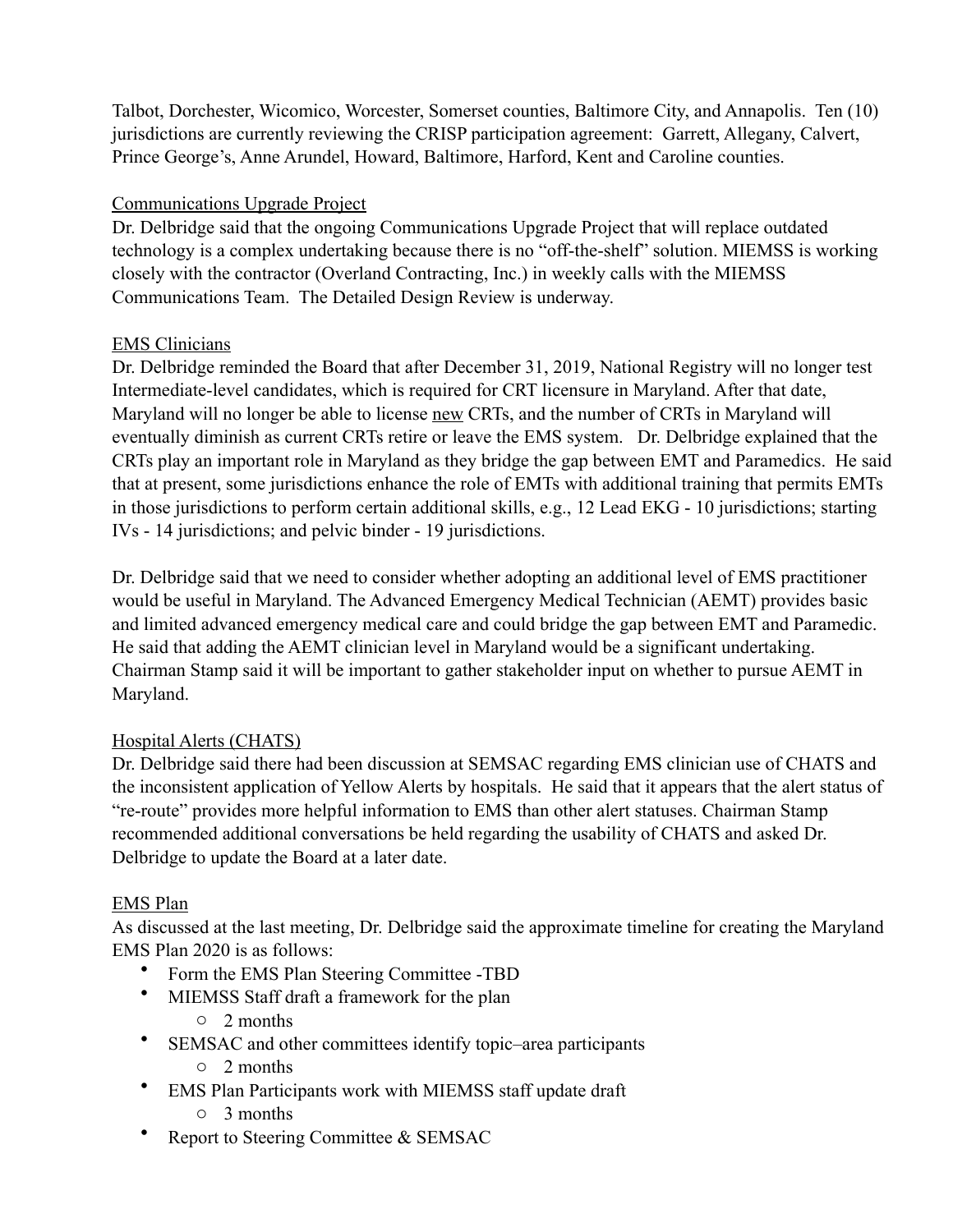- o Fall 2019
- Update the EMS Board
- Regional / Stakeholder Review
	- o 2-3 months
- Steering Committee solicits final review and comments
- Final Board Review end of 2019 / early 2020

## ET3 - Evaluation, Triage, Treatment and Transport

ET3 is a 5-year program developed by the Centers for Medicare & Medicaid Innovation that would provide Medicare reimbursement to EMS for transportation to an alternate destination other than an ED, and for treatment by a qualified practitioner with no transport. The ET3 model does not currently include mobile integrated health programs. MIEMSS is meeting with CMS to better understand the opportunities presented by ET3. Dr. Delbridge said that MIEMSS is developing a protocol for EMS transport to alternative destinations.

# Montgomery County Alternate Destination Pilot Protocol

A copy of the updated protocol was distributed.

Dr. Delbridge said that although the EMS Board approved the Montgomery County Alternative Destination Pilot Protocol several years ago, it had not been implemented Montgomery County FRS due to logistical challenges. He said that Montgomery County FRS is now ready to move forward with the protocol and asked for the approval of the EMS Board.

# **ACTION: Upon the motion by Mr. Scheulen, seconded by Mr. Cox, the Board voted unanimously to approve the updated Montgomery County Alternative Destination Pilot Protocol.**

## **SEMSAC Report**

Dr. Kalish reported that at the May 2019 SEMSAC meeting, Chief Jim Matz, Baltimore City Fire Department, had joined SEMSAC as the Region III Council Representative.

Dr. Delbridge presented the process for developing the EMS Plan 2020. SEMSAC approved the updated Burn Regulations and definitions. SEMSAC member Justin Kinsey gave a presentation on the need for improvement in the CHATS (County/Hospital Alert Tracking System). The SEMSAC By-laws Committee presented a first draft of changes to the SEMSAC by-laws. A second draft will be reviewed at the next meeting.

# **MSPAC Report**

A copy of the report was distributed.

Captain McMinn said that Colonel Pallozzi has tasked the Aviation Command to follow up on the 2010 Integrity Consulting report and internal MSPAC 2015 report regarding plans to move Trooper #1 to Harford County Airport. Although 2018 data appears to support this move, a decision has not been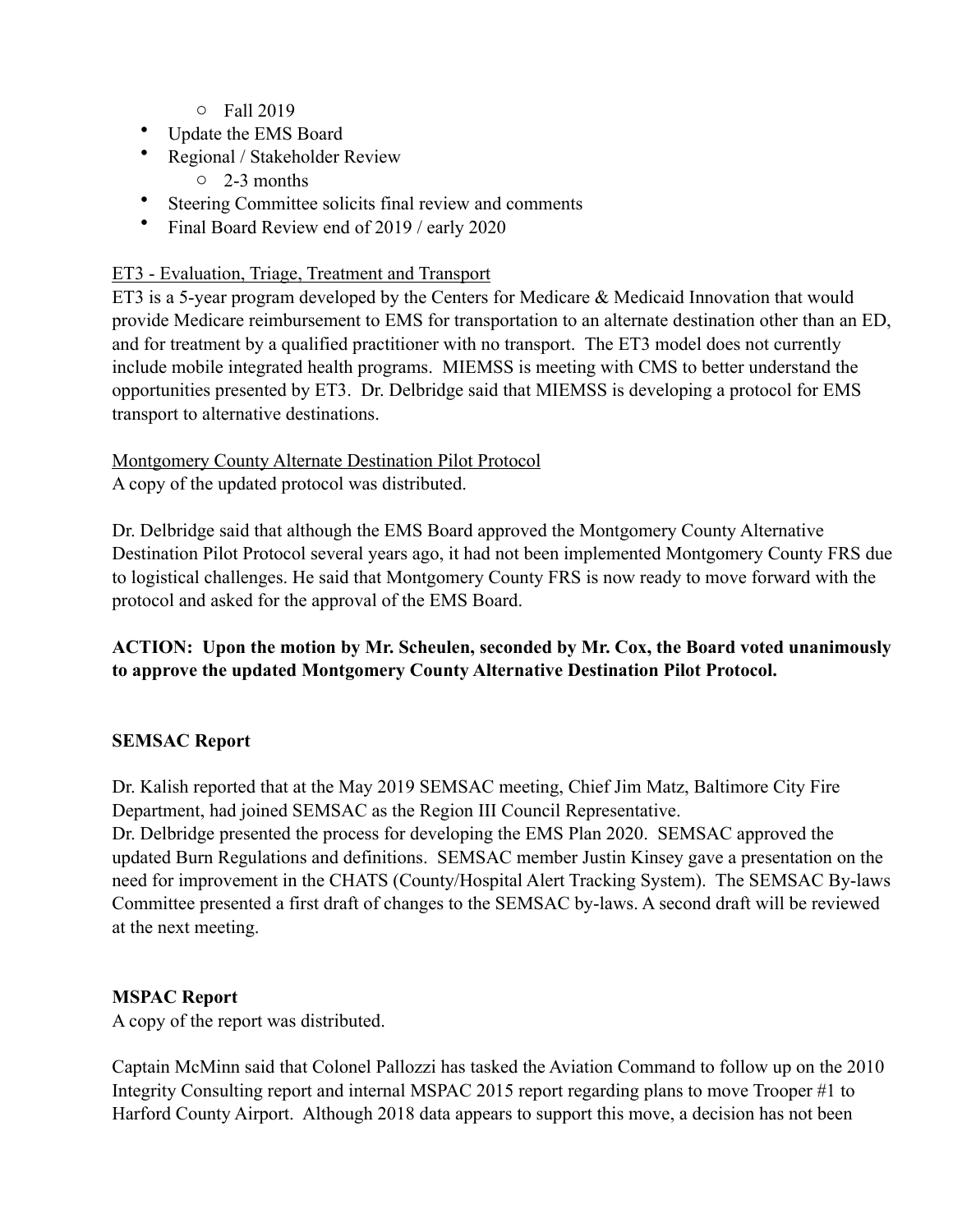made. Captain McMinn added that this move would reduce the service gap for the citizens in northeastern Maryland and remove Trooper #1 from the "no fly zone" at Martins State Airport.

Captain McMinn said that the Flight Training Device has been recertified and all MSPAC pilots have rotated through for additional training.

## **RACSTC**

Dr. Snedeker thanked everyone who attended the RACSTC Gala.

## **MSFA**

Mr. Cox said that the MSFA Convention will be held from June  $15<sup>th</sup>$  through June  $21<sup>st</sup>$  in Ocean City, Maryland. He said there are plenty of great programs including and EMT refresher.

## **MFRI**

Mr. Cox said that MFRI continues with the four pilot EMT programs. MFRI is also monitoring how pilot courses are being conducted.

#### **OLD BUSINESS**

Adult / Pediatric Burn Center Regulation and Definition changes A paper copy of the Burn Regulation and Definition changes was distributed.

Ms. Sette presented the Burn Regulations with updates and definition changes for approval.

**ACTION: Upon the motion by Ms. Vanhoy, seconded by Dr. Kalish, the Board voted unanimously to approve the updated Burn Regulations and Definitions for publication in the Maryland Register.** 

#### **NEW BUSINESS**

Provider Review Panel (PRP) membership A copy of the resume for Mr. Orendorf was distributed

Mr. Schaefer said that the current CRT member of the PRP had become a paramedic and could no longer serve as the CRT member to the Panel. He asked the EMS Board to approve Mr. Justin L. Orendorf as the CRT member of the Provider Review Committee.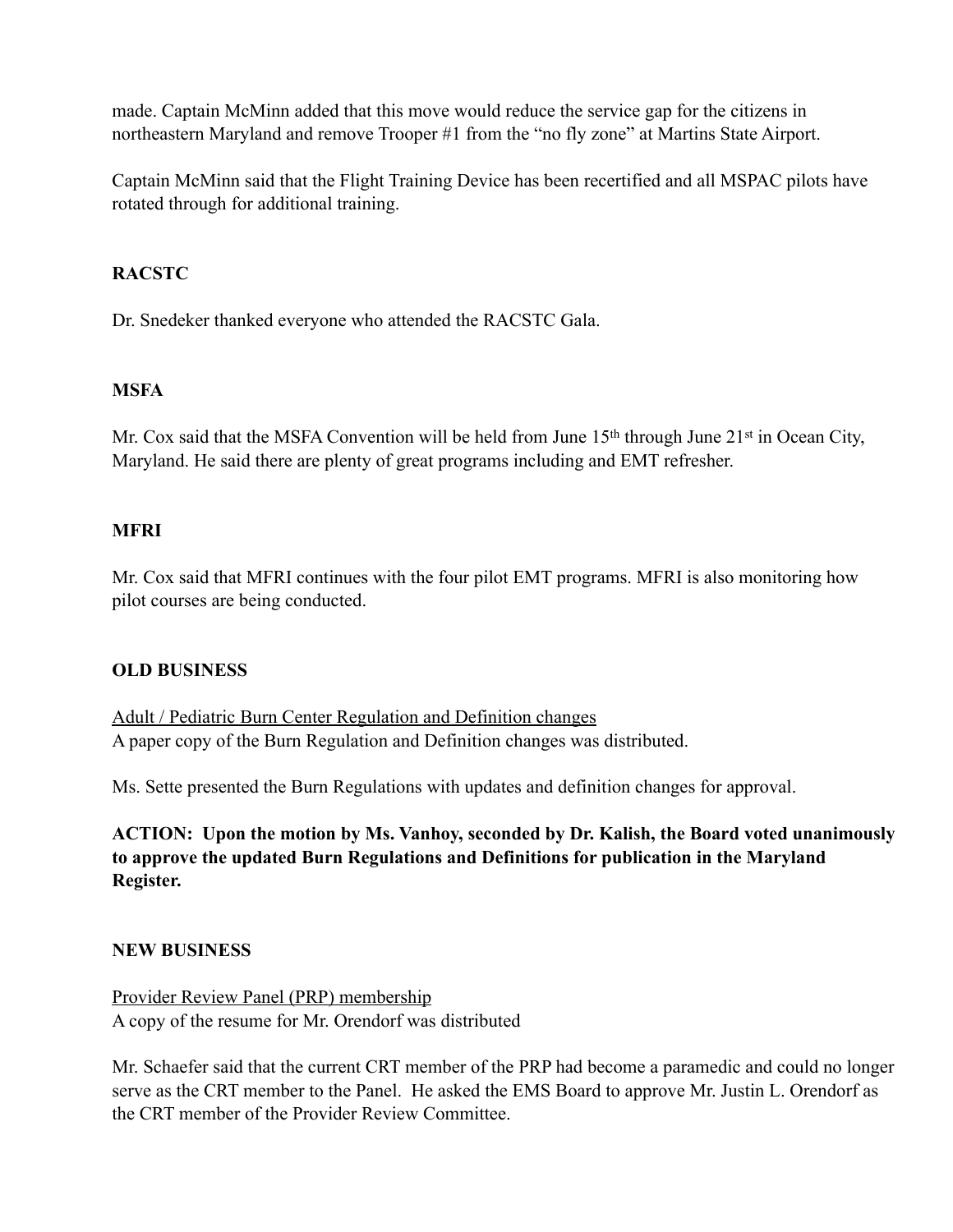## **ACTION: Upon the motion by Mr. Cox, seconded by Mr. Scheulen, the Board voted unanimously to approve Mr. Orendorf as the CRT member of the Provider Review Committee.**

## **ACTION: Upon the motion by Dr. Kalish, seconded by Ms. Vanhoy, the Board voted adjourn to closed session.**

The EMS Board adjourned to closed session to carry out administrative functions, to discuss the appointment of appointees and officials under General Provisions Article §3-305(b)(1), to consult with counsel, to obtain legal advice on pending disciplinary actions under General Provisions Article §3-305(a) (7), and to maintain certain records and information in confidence as required by Health Occ. Art. §14-506 (b) under General Provisions Article §3-305 (a) (13).

#### **In Closed Session:**

**Board Members Present:** Clay Stamp, Chairperson; Sherry Adams, Vice Chairperson; Murray Kalish, MD; Stephen Cox; William J. Frohna, M.D.; Dany Westerband, MD (phone); James Scheulen, NRP; Mary Alice Vanhoy, RN. Sally Showalter, RN (phone)

**Board Members Absent:** Dean E. Albert Reece, M.D.

#### **Others Present:**

**MIEMSS:** Dr. Delbridge; Ms. Gainer; Ms. Goff; Mr. Schaefer; Ms. Myers;

**OAG:** Mr. Magee; Ms. Sette.

#### **In closed session:**

- 1. The Board considered Cardiac Interventional Center reverifications;
- 2. The Board considered a SEMSAC membership; and
- 3. The Board considered EMS provider disciplinary actions.

#### **The Board returned to open session.**

#### **In open session:**

**Board Members Present:** Clay Stamp, Chairperson; Murray Kalish, MD; Stephen Cox; William J. Frohna, M.D.; Dany Westerband, MD (phone); James Scheulen, NRP; Mary Alice Vanhoy, RN. Sally Showalter, RN (phone)

**Board Members Absent:** Sherry Adams, Vice Chairperson; Dean E. Albert Reece, M.D.